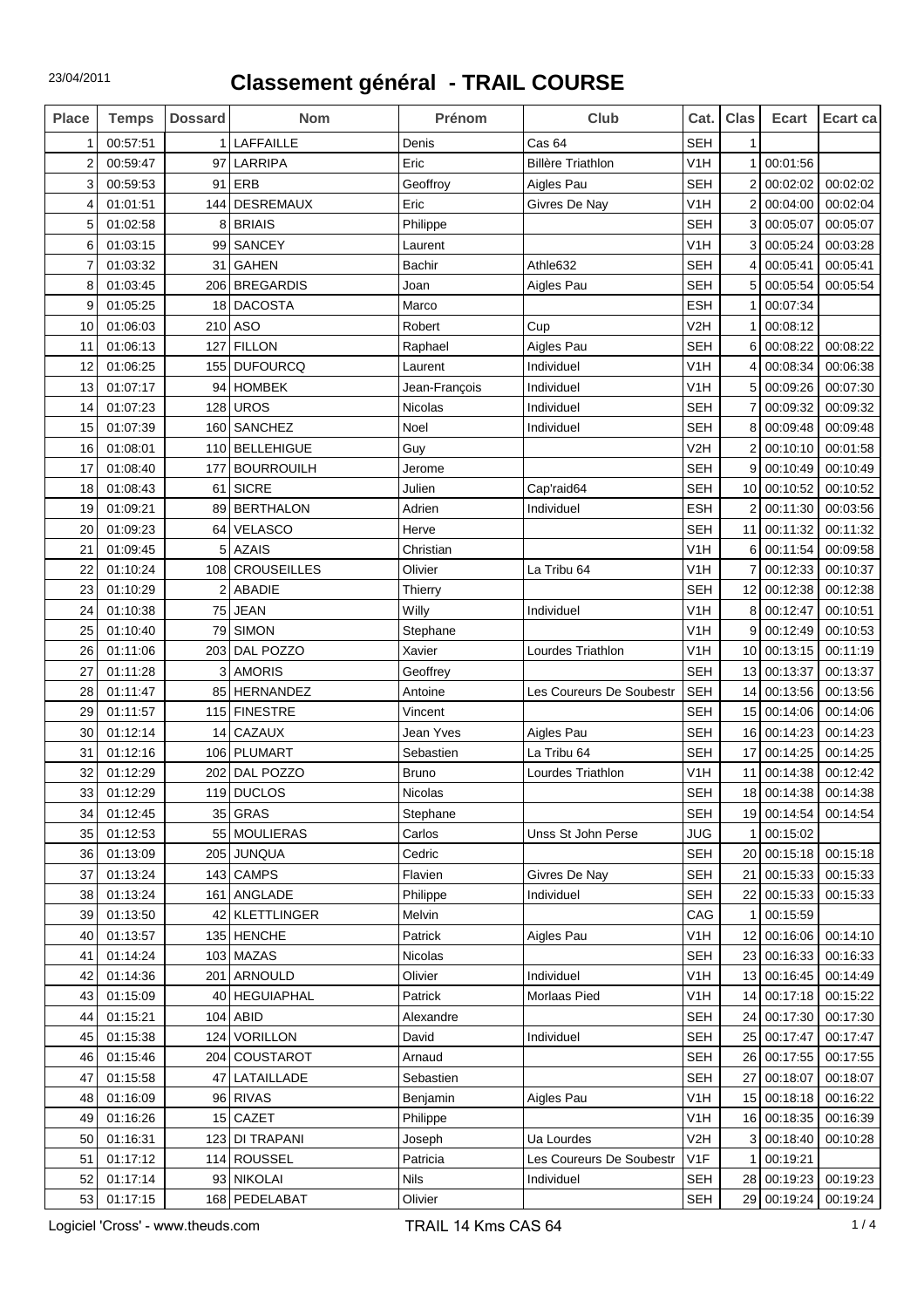| <b>Place</b> | <b>Temps</b> | <b>Dossard</b> | <b>Nom</b>            | Prénom          | Club                     | Cat.             | <b>Clas</b>     | <b>Ecart</b> | Ecart ca |
|--------------|--------------|----------------|-----------------------|-----------------|--------------------------|------------------|-----------------|--------------|----------|
| 54           | 01:17:35     | 169            | <b>CHAPELIE MARTY</b> | David           | Individuel               | <b>SEH</b>       | 30              | 00:19:44     | 00:19:44 |
| 55           | 01:17:43     | 209            | <b>BUSUTTIL</b>       | Olivier         |                          | <b>SEH</b>       | 31              | 00:19:52     | 00:19:52 |
| 56           | 01:17:48     |                | 22 DOUBEL             | Francois        | Guyonnet                 | V <sub>2</sub> H |                 | 00:19:57     | 00:11:45 |
| 57           | 01:18:01     | 162            | <b>LATASTE</b>        | Laurent         | Individuel               | <b>SEH</b>       | 32              | 00:20:10     | 00:20:10 |
| 58           | 01:18:19     | 117            | <b>NOEL</b>           | Olivier         |                          | <b>SEH</b>       | 33              | 00:20:28     | 00:20:28 |
| 59           | 01:18:46     | 25             | <b>DULUCQ</b>         | Patrice         |                          | V <sub>2</sub> H | 5               | 00:20:55     | 00:12:43 |
| 60           | 01:19:06     | 50             | LOZES                 | Cyril           |                          | <b>SEH</b>       | 34              | 00:21:15     | 00:21:15 |
| 61           | 01:19:42     | 111            | <b>BERGES</b>         | Didier          | Givres De Nay            | V <sub>1</sub> H | 17              | 00:21:51     | 00:19:55 |
| 62           | 01:19:43     | 165            | <b>GRACIETTE</b>      | Philippe        |                          | V <sub>1</sub> H | 18              | 00:21:52     | 00:19:56 |
| 63           | 01:19:44     | 133            | <b>COIRIER</b>        | Patrice         | Individuel               | V <sub>2</sub> H | 6               | 00:21:53     | 00:13:41 |
| 64           | 01:19:44     | 145            | <b>AUDIGANE</b>       | Franck          | <b>Billere Triathlon</b> | <b>SEH</b>       | 35              | 00:21:53     | 00:21:53 |
| 65           | 01:19:47     | 54             | <b>MOULIERAS</b>      | Joan            |                          | <b>JUG</b>       | 2               | 00:21:56     | 00:06:54 |
| 66           | 01:19:50     | 131            | <b>BOUEN</b>          | Pierre          | Individuel               | <b>SEH</b>       | 36              | 00:21:59     | 00:21:59 |
| 67           | 01:20:00     | 139            | <b>SIMON</b>          | Maryse          | Caf                      | V <sub>2F</sub>  |                 | 00:22:09     |          |
| 68           | 01:20:04     | 36             | <b>GROIN</b>          | Anais           |                          | <b>SEF</b>       | 1               | 00:22:13     | 00:02:52 |
| 69           | 01:20:13     | 125            | <b>MAYE LASSERRE</b>  | <b>Nicolas</b>  | Kenya Prou               | V <sub>1</sub> H | 19 <sup>1</sup> | 00:22:22     | 00:20:26 |
| 70           | 01:20:27     | 34             | <b>GRANGE</b>         | Herve           | Aigles Pau               | <b>SEH</b>       | 37              | 00:22:36     | 00:22:36 |
| 71           | 01:20:35     | 100            | <b>CHAPUT</b>         | Gerard          | Mourenx                  | V <sub>2</sub> H | 7               | 00:22:44     | 00:14:32 |
| 72           | 01:20:42     |                | 126 BIVES             | Gregory         | <b>Eperviers Socata</b>  | <b>SEH</b>       | 38              | 00:22:51     | 00:22:51 |
| 73           | 01:20:42     |                | 48 LAULHEY            | Stephane        |                          | V <sub>1</sub> H | 20              | 00:22:51     | 00:20:55 |
| 74           | 01:20:47     | 76             | <b>LABORDE</b>        | Michel          | Individuel               | V <sub>1</sub> H | 21              | 00:22:56     | 00:21:00 |
| 75           | 01:20:50     |                | 142 FARRENG           | Olivier         |                          | V <sub>1</sub> H | 22              | 00:22:59     | 00:21:03 |
| 76           | 01:20:54     | 156            | LANGLES               | Philippe        | Asptt Pau                | V <sub>1</sub> H | 23              | 00:23:03     | 00:21:07 |
| 77           | 01:21:14     | 90             | <b>HARISTOUY</b>      | Laurent         | Individuel               | V1H              | 24              | 00:23:23     | 00:21:27 |
| 78           | 01:22:16     | 154            | <b>HEBERT</b>         | Laurent         | Aigles Pau               | V <sub>1</sub> H | 25              | 00:24:25     | 00:22:29 |
| 79           | 01:22:19     | 63             | SOUQUET               | Jean Christophe | Cavaillon Triathlon      | <b>SEH</b>       | 39              | 00:24:28     | 00:24:28 |
| 80           | 01:22:20     | 116            | MOUNIER               | Sebastien       |                          | <b>SEH</b>       | 40              | 00:24:29     | 00:24:29 |
| 81           | 01:23:13     |                | 43 LABERNY            | Philippe        |                          | <b>SEH</b>       | 41              | 00:25:22     | 00:25:22 |
| 82           | 01:23:30     |                | 113 DUPOUY            | Patrick         | Les Coureurs De Soubestr | V <sub>1</sub> H | 26              | 00:25:39     | 00:23:43 |
| 83           | 01:23:54     |                | 52   MARTINS          | David           |                          | <b>SEH</b>       | 42              | 00:26:03     | 00:26:03 |
| 84           | 01:23:58     | 102            | LORRY                 | Christian       | Asct                     | V <sub>2</sub> H | 8               | 00:26:07     | 00:17:55 |
| 85           | 01:24:15     | 147            | <b>DUCHAMP</b>        | Eric            | Morlaapieds              | V <sub>1</sub> H | 27              | 00:26:24     | 00:24:28 |
| 86           | 01:24:22     |                | 122 LAZAILLES         | Frederic        | Esvl                     | <b>SEH</b>       |                 | 43 00:26:31  | 00:26:31 |
| 87           | 01:24:29     |                | 179 JAFFRE            | Stephane        |                          | <b>SEH</b>       | 44              | 00:26:38     | 00:26:38 |
| 88           | 01:24:47     |                | 86 DAVID              | Didier          | Individuel               | V <sub>1</sub> H | 28              | 00:26:56     | 00:25:00 |
| 89           | 01:25:00     |                | 148 TROUILH           | Jean-Luc        |                          | V <sub>1</sub> H | 29              | 00:27:09     | 00:25:13 |
| 90           | 01:25:14     |                | 138 PICARD            | Vincent         | La Tribu 64              | V <sub>1</sub> H | 30              | 00:27:23     | 00:25:27 |
| 91           | 01:25:19     |                | 118 VAN KAAM          | Tony            | Esvl                     | V <sub>1</sub> H | 31              | 00:27:28     | 00:25:32 |
| 92           | 01:25:36     |                | 207 BALASQUE          | Didier          |                          | V <sub>1</sub> H | 32              | 00:27:45     | 00:25:49 |
| 93           | 01:25:48     | 27             | <b>ESPRABENS</b>      | Laurent         |                          | V <sub>1</sub> H | 33              | 00:27:57     | 00:26:01 |
| 94           | 01:25:54     |                | 146 LECLERC           | Vincent         | Individuel               | V <sub>1</sub> H | 34              | 00:28:03     | 00:26:07 |
| 95           | 01:26:08     | $\overline{7}$ | LAJUS                 | Christophe      |                          | <b>SEH</b>       | 45              | 00:28:17     | 00:28:17 |
| 96           | 01:26:28     | 62             | <b>SOLER</b>          | Henri           | Guyonnet                 | V <sub>2</sub> H | 9               | 00:28:37     | 00:20:25 |
| 97           | 01:26:44     |                | 175 PREVOST           | Nicolas         | Individuel               | <b>SEH</b>       |                 | 46 00:28:53  | 00:28:53 |
| 98           | 01:26:47     |                | 101 MOURCAN           | Franck          | Individuel               | <b>SEH</b>       | 47              | 00:28:56     | 00:28:56 |
| 99           | 01:26:48     |                | 65 VEYRAC             | Thomas          |                          | <b>JUG</b>       | 3               | 00:28:57     | 00:13:55 |
| 100          | 01:27:06     |                | 45 LAJUS              | Christophe      |                          | <b>SEH</b>       | 48              | 00:29:15     | 00:29:15 |
| 101          | 01:27:08     |                | 173 ALZURIA           | Ambre           |                          | <b>SEF</b>       | $\overline{2}$  | 00:29:17     | 00:07:04 |
| 102          | 01:27:12     | 41             | KASZUBOWSKI           | Alain           |                          | V <sub>1</sub> H | 35              | 00:29:21     | 00:27:25 |
| 103          | 01:27:26     |                | 88 PEYROULET          | Christel        | Cas 64                   | <b>SEF</b>       | 3               | 00:29:35     | 00:07:22 |
| 104          | 01:27:27     | 53             | <b>MOMESSO</b>        | Xx              |                          | <b>SEH</b>       | 49              | 00:29:36     | 00:29:36 |
| 105          | 01:27:47     | 49             | <b>LEGRIS</b>         | <b>Brigitte</b> | Ua Lourdes               | V2F              |                 | 00:29:56     | 00:07:47 |
| 106          | 01:27:47     |                | 112 DABANCES          | Francis         | Givres De Nay            | V <sub>2</sub> H | 10 <sup>1</sup> | 00:29:56     | 00:21:44 |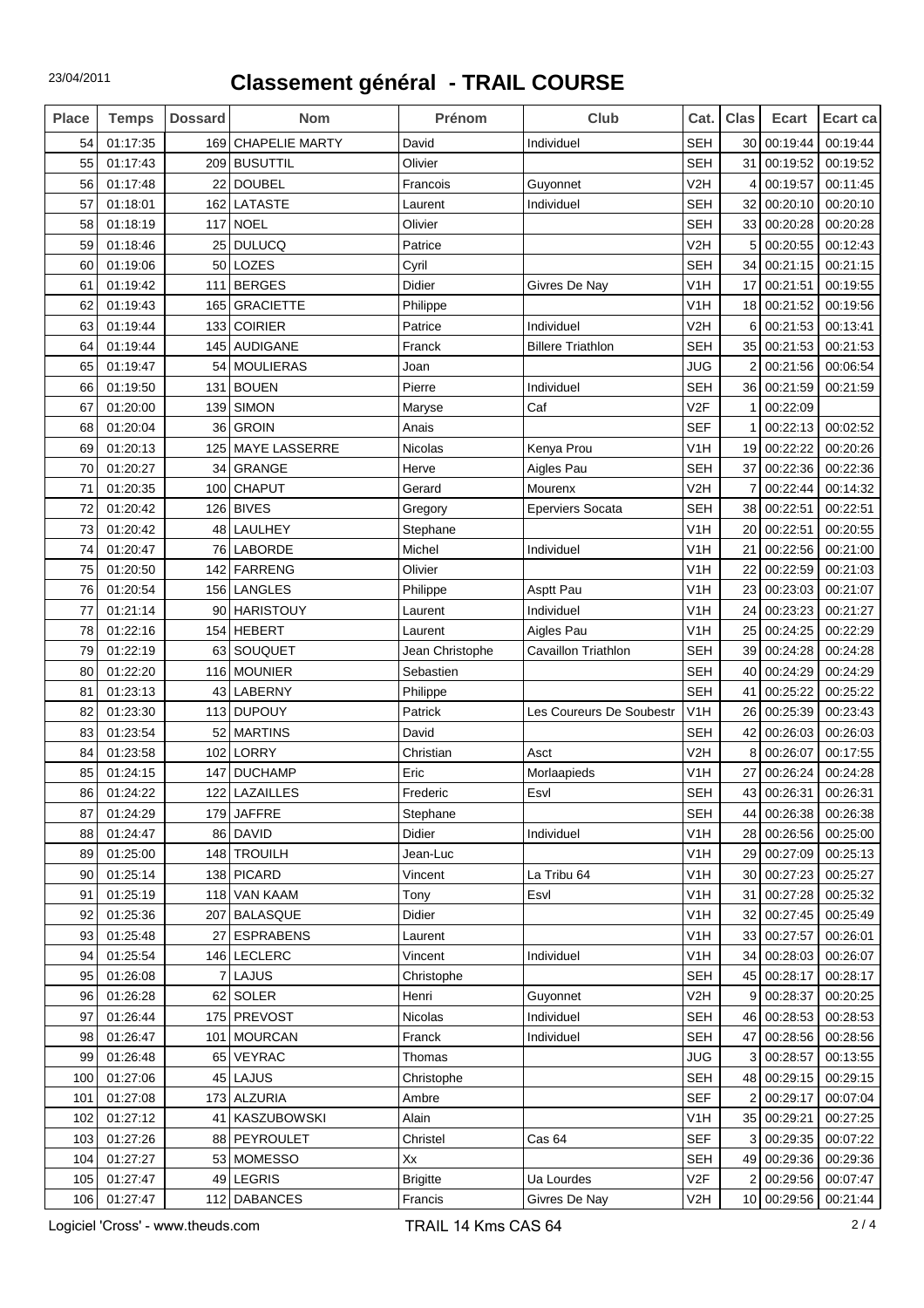| <b>Place</b> | <b>Temps</b> | <b>Dossard</b> | <b>Nom</b>               | Prénom          | Club              | Cat.             | Clas            | <b>Ecart</b> | Ecart ca |
|--------------|--------------|----------------|--------------------------|-----------------|-------------------|------------------|-----------------|--------------|----------|
| 107          | 01:28:03     |                | 29 FRECHOU               | <b>Bruno</b>    |                   | V <sub>1</sub> H | 36 I            | 00:30:12     | 00:28:16 |
| 108          | 01:28:14     | 51             | <b>MANDROU</b>           | Jean Philippe   |                   | V <sub>1</sub> H | 37 I            | 00:30:23     | 00:28:27 |
| 109          | 01:29:16     | 57             | <b>PARAT</b>             | Corinne         |                   | <b>SEF</b>       | 4               | 00:31:25     | 00:09:12 |
| 110          | 01:30:05     | 129            | <b>DEFALQUE</b>          | Paul            |                   | V <sub>1</sub> H | 38              | 00:32:14     | 00:30:18 |
| 111          | 01:30:18     | 32             | <b>GIULIANO</b>          | Pascale         |                   | <b>SEF</b>       | 51              | 00:32:27     | 00:10:14 |
| 112          | 01:30:18     |                | 105 ZAHAN                | Guy             | Individuel        | V <sub>1</sub> H | 39 I            | 00:32:27     | 00:30:31 |
| 113          | 01:30:20     | 38             | <b>GRUYER</b>            | Eric            |                   | V <sub>1</sub> H | 40              | 00:32:29     | 00:30:33 |
| 114          | 01:30:23     | 59             | <b>PICARD</b>            | Cathy           |                   | V2F              | 3               | 00:32:32     | 00:10:23 |
| 115          | 01:30:44     | 39             | <b>HAISSAGUERRE</b>      | Marc            |                   | <b>SEH</b>       | 50              | 00:32:53     | 00:32:53 |
| 116          | 01:31:07     | 120            | <b>GUICHEMERRE</b>       | Nicolas         | Individuel        | <b>SEH</b>       |                 | 51 00:33:16  | 00:33:16 |
| 117          | 01:31:40     | 30             | <b>GABASTOU</b>          | Cathy           |                   | <b>SEF</b>       | 6               | 00:33:49     | 00:11:36 |
| 118          | 01:31:45     | 23             | <b>DOUMENJOU</b>         | Christine       |                   | V <sub>1F</sub>  | 2               | 00:33:54     | 00:14:33 |
| 119          | 01:32:10     | 121            | <b>PINOS</b>             | Remi            | Individuel        | V <sub>2</sub> H | 11              | 00:34:19     | 00:26:07 |
| 120          | 01:32:11     | 157            | <b>BRET DIBAT</b>        | Richard         | Individuel        | <b>SEH</b>       | 52              | 00:34:20     | 00:34:20 |
| 121          | 01:32:32     | 164            | LARRIEU                  | <b>Baptiste</b> | <b>Bournos</b>    | <b>ESH</b>       | 3               | 00:34:41     | 00:27:07 |
| 122          | 01:32:47     | 137            | CAZENAVE                 | Christian       | Reder             | V <sub>2</sub> H |                 | 12 00:34:56  | 00:26:44 |
| 123          | 01:33:49     | 84             | LOISEAU                  | Valérie         | Individuel        | V <sub>1F</sub>  | 3               | 00:35:58     | 00:16:37 |
| 124          | 01:34:14     | 140            | <b>ABID</b>              | Maher           | Individuel        | V <sub>1</sub> H | 41              | 00:36:23     | 00:34:27 |
| 125          | 01:34:48     | 166            | LARRIEU                  | Jean Michel     | <b>Bournos</b>    | V <sub>2</sub> H | 13 <sup>1</sup> | 00:36:57     | 00:28:45 |
| 126          | 01:35:12     | 167            | <b>BARUS</b>             | Joel            | Reder             | V <sub>2</sub> H | 14 <sup>1</sup> | 00:37:21     | 00:29:09 |
| 127          | 01:35:38     | 98             | CASTAING                 | Jean-Claude     | Cas 64            | V3H              | $\mathbf{1}$    | 00:37:47     |          |
| 128          | 01:36:13     | 208            | <b>BRIEU</b>             | <b>Bruno</b>    | Asm               | <b>SEH</b>       |                 | 53 00:38:22  | 00:38:22 |
| 129          | 01:36:17     | 130            | <b>JEANTE</b>            | <b>Nicolas</b>  |                   | <b>ESH</b>       | 4               | 00:38:26     | 00:30:52 |
| 130          | 01:36:56     | 159            | <b>TAUZIET</b>           | Didier          | Individuel        | V <sub>1</sub> H | 42              | 00:39:05     | 00:37:09 |
| 131          | 01:37:09     | 24 l           | <b>DRAUT</b>             | Cecile          |                   | V <sub>1F</sub>  | 4               | 00:39:18     | 00:19:57 |
| 132          | 01:37:09     | 80             | <b>SUBIAS</b>            | Pierre          | Individuel        | V <sub>1</sub> H | 43              | 00:39:18     | 00:37:22 |
| 133          | 01:37:17     | 87             | <b>NIOT</b>              | Sébastien       | Individuel        | <b>SEH</b>       |                 | 54 00:39:26  | 00:39:26 |
| 134          | 01:37:21     | 78             | <b>MAINETTIE</b>         | Franck          | Individuel        | V <sub>1</sub> H | 44              | 00:39:30     | 00:37:34 |
| 135          | 01:37:25     | 176            | LAPEYRE                  | Alexandre       |                   | <b>SEH</b>       | 55              | 00:39:34     | 00:39:34 |
| 136          | 01:37:28     | 46             | <b>LAPLACE NOBLE</b>     | Karine          | Cas 64            | V <sub>1</sub> F | 5               | 00:39:37     | 00:20:16 |
| 137          | 01:37:28     | 6              | <b>BAREILLE</b>          | Muriel          | Cas <sub>64</sub> | <b>SEF</b>       | 7               | 00:39:37     | 00:17:24 |
| 138          | 01:37:29     | 13             | CAZABAN                  | Christine       |                   | <b>SEF</b>       | 8               | 00:39:38     | 00:17:25 |
| 139          | 01:37:54     |                | 16 CLADERES              | Nadine          |                   | V <sub>1F</sub>  |                 | 6 00:40:03   | 00:20:42 |
| 140          | 01:38:03     |                | 92 NICVERT               | Hélène          | Individuel        | <b>SEF</b>       | 9               | 00:40:12     | 00:17:59 |
| 141          | 01:38:10     |                | 28 FORGUES               | Anne            |                   | V <sub>1F</sub>  | 7               | 00:40:19     | 00:20:58 |
| 142          | 01:38:21     |                | 150 LALUCAA              | Carine          | Individuel        | <b>SEF</b>       |                 | 10 00:40:30  | 00:18:17 |
| 143          | 01:38:23     | 11             | CAPDEVIOLLE              | Yann            |                   | <b>SEH</b>       |                 | 56 00:40:32  | 00:40:32 |
| 144          | 01:38:24     | 153            | <b>ARGELES</b>           | Estelle         | Individuel        | <b>SEF</b>       |                 | 11 00:40:33  | 00:18:20 |
| 145          | 01:38:24     | 151            | <b>BONAHON</b>           | Vincent         |                   | <b>SEH</b>       |                 | 57 00:40:33  | 00:40:33 |
| 146          | 01:38:58     | 74             | <b>JAYMES</b>            | Fabrice         | Individuel        | V <sub>1</sub> H | 45              | 00:41:07     | 00:39:11 |
| 147          | 01:39:21     | 10 I           | <b>CAMDEBORDE</b>        | Guillaume       |                   | <b>SEH</b>       | 58              | 00:41:30     | 00:41:30 |
| 148          | 01:39:30     |                | $178$ ROSSA              | Olivier         | Eiffage           | V <sub>1</sub> H | 46              | 00:41:39     | 00:39:43 |
| 149          | 01:39:42     | 107            | <b>MIALOCQ</b>           | Pierre          | Individuel        | <b>SEH</b>       |                 | 59 00:41:51  | 00:41:51 |
| 150          | 01:41:22     |                | 12 CASTET                | Pascal          |                   | V <sub>1</sub> H |                 | 47 00:43:31  | 00:41:35 |
| 151          | 01:41:56     | 44             | LACASSIA                 | Valerie         | Cas <sub>64</sub> | V1F              | 8               | 00:44:05     | 00:24:44 |
| 152          | 01:41:58     |                | 174 SUBIAS               | Francois        |                   | V <sub>1</sub> H | 48              | 00:44:07     | 00:42:11 |
| 153          | 01:42:15     |                | $170$ BIE                | Pascal          |                   | V <sub>1</sub> H | 49              | 00:44:24     | 00:42:28 |
| 154          | 01:42:15     | 171            | LAFARGOUETTE             | Manu            |                   | V <sub>1</sub> H | 50 <sub>1</sub> | 00:44:24     | 00:42:28 |
| 155          | 01:42:15     |                | 172 GOYENEIX LAFARGOUETT | Pascale         |                   | V <sub>1F</sub>  |                 | 9 00:44:24   | 00:25:03 |
| 156          | 01:43:03     |                | 83 ZANDONA               | Lydie           | Individuel        | V3F              | 1               | 00:45:12     |          |
| 157          | 01:43:20     | 163            | PERPIGNAA                | Philippe        | Reder             | V <sub>2</sub> H |                 | 15 00:45:29  | 00:37:17 |
| 158          | 01:43:43     | 37             | <b>GROIN</b>             | <b>Bruno</b>    |                   | V <sub>2</sub> H |                 | 16 00:45:52  | 00:37:40 |
| 159          | 01:43:46     |                | 200 BIBENS               | Sandra          |                   | <b>SEF</b>       |                 | 12 00:45:55  | 00:23:42 |